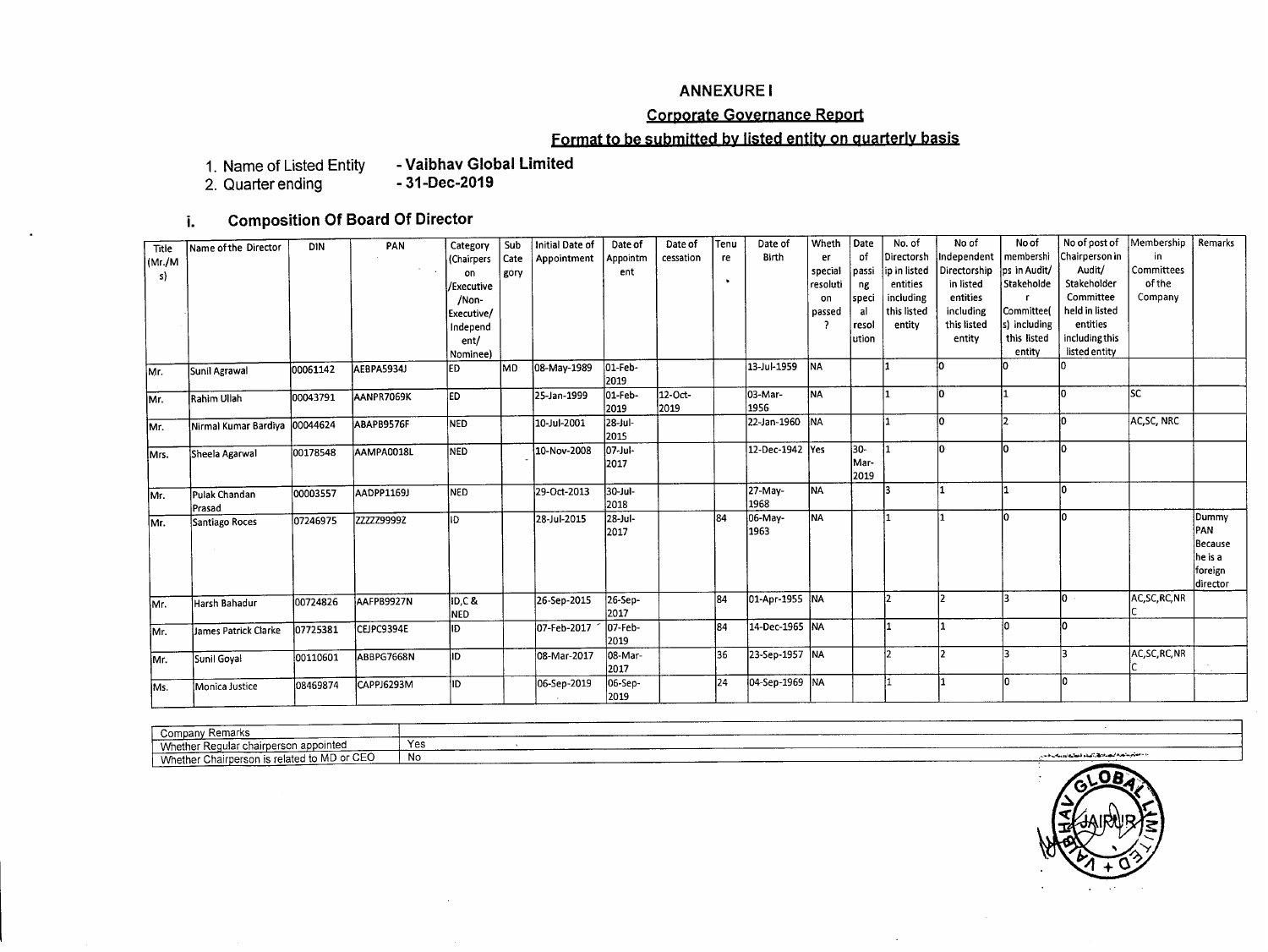### ii. Composition of Committees

#### a. Audit Committee

 $\sim$ 

 $\sim 10^7$ 

|     | $\mathbf{u}$ , received the second contract of $\mathbf{v}$ |                       |                        |                               |                       |
|-----|-------------------------------------------------------------|-----------------------|------------------------|-------------------------------|-----------------------|
| Sr. | Name of the Director                                        | Category              | Chairperson/Membership | <sup>1</sup> Appointment Date | <b>Cessation Date</b> |
| No. |                                                             |                       |                        |                               |                       |
|     | Sunil Goval                                                 | ID                    | Chairperson            | 08-Mar-2017                   |                       |
|     | Harsh Bahadur                                               | <b>ID,C &amp; NED</b> | Member                 | 06-Mav-2017                   |                       |
|     | ' Nirmal Kumar Bardiya                                      | <b>NED</b>            | Member                 | 25-Apr-2004                   |                       |

| ∕ Remark∙<br>Company          |     |
|-------------------------------|-----|
| Whether Permanent chairperson | Yes |
| appointed                     |     |

### b. Stakeholders Relationship Committee

| Sr. | $\mathbf{u}$ , $\mathbf{v}$ , $\mathbf{u}$ , $\mathbf{v}$ , $\mathbf{v}$ , $\mathbf{v}$ , $\mathbf{v}$ , $\mathbf{v}$ , $\mathbf{v}$ , $\mathbf{v}$ , $\mathbf{v}$ , $\mathbf{v}$ , $\mathbf{v}$ , $\mathbf{v}$ , $\mathbf{v}$ , $\mathbf{v}$ , $\mathbf{v}$ , $\mathbf{v}$ , $\mathbf{v}$ , $\mathbf{v}$ , $\mathbf{v}$ , $\mathbf{v}$ ,<br>Name of the Director | Category              | <b>Chairperson/Membership</b> | Appointment Date | <b>Cessation Date</b> |
|-----|-------------------------------------------------------------------------------------------------------------------------------------------------------------------------------------------------------------------------------------------------------------------------------------------------------------------------------------------------------------------|-----------------------|-------------------------------|------------------|-----------------------|
| No. |                                                                                                                                                                                                                                                                                                                                                                   |                       |                               |                  |                       |
|     | <b>Sunil Goval</b>                                                                                                                                                                                                                                                                                                                                                | שו                    | Chairperson                   | 08-Mar-2017      |                       |
|     | Harsh Bahadur                                                                                                                                                                                                                                                                                                                                                     | <b>ID.C &amp; NED</b> | Member                        | 06-Mav-2017      |                       |
|     | Rahim Ullah                                                                                                                                                                                                                                                                                                                                                       | ED                    | Member                        | 25-Apr-2004      | 12-Oct-2019           |
|     | Nirmal Kumar Bardiya                                                                                                                                                                                                                                                                                                                                              | <b>NED</b>            | Member                        | 31-Oct-2019      |                       |

| Company Remarks               |     |
|-------------------------------|-----|
| Whether Permanent chairperson | Yes |
| appointed                     |     |

#### c. RiskManagement Committee

| Sr. | Name of the Director | Category              | <sup>1</sup> Chairperson/Membership | <b>Appointment Date</b> | Cessation Date |
|-----|----------------------|-----------------------|-------------------------------------|-------------------------|----------------|
| No. |                      |                       |                                     |                         |                |
|     | Sunil Goval          |                       | Chairperson                         | 28-Jan-2019             |                |
|     | Harsh Bahadur        | <b>ID.C &amp; NED</b> | Member                              | 28-Jan-2019             |                |
|     | Puru Aggarwal        | Group CFO             | Member                              | 28-Jan-2019             |                |

| Company Remarks               |                                                                                                                                           |
|-------------------------------|-------------------------------------------------------------------------------------------------------------------------------------------|
| Whether Permanent chairperson | Yes                                                                                                                                       |
| appointed                     | المراد والمستقبل والمستقصات والمستقبل والمرادي والمستقبل والمتعارف والمتعارف والمستقبل والمتعارض والمتعارض والمتعارض<br>_______<br>$\sim$ |



**by**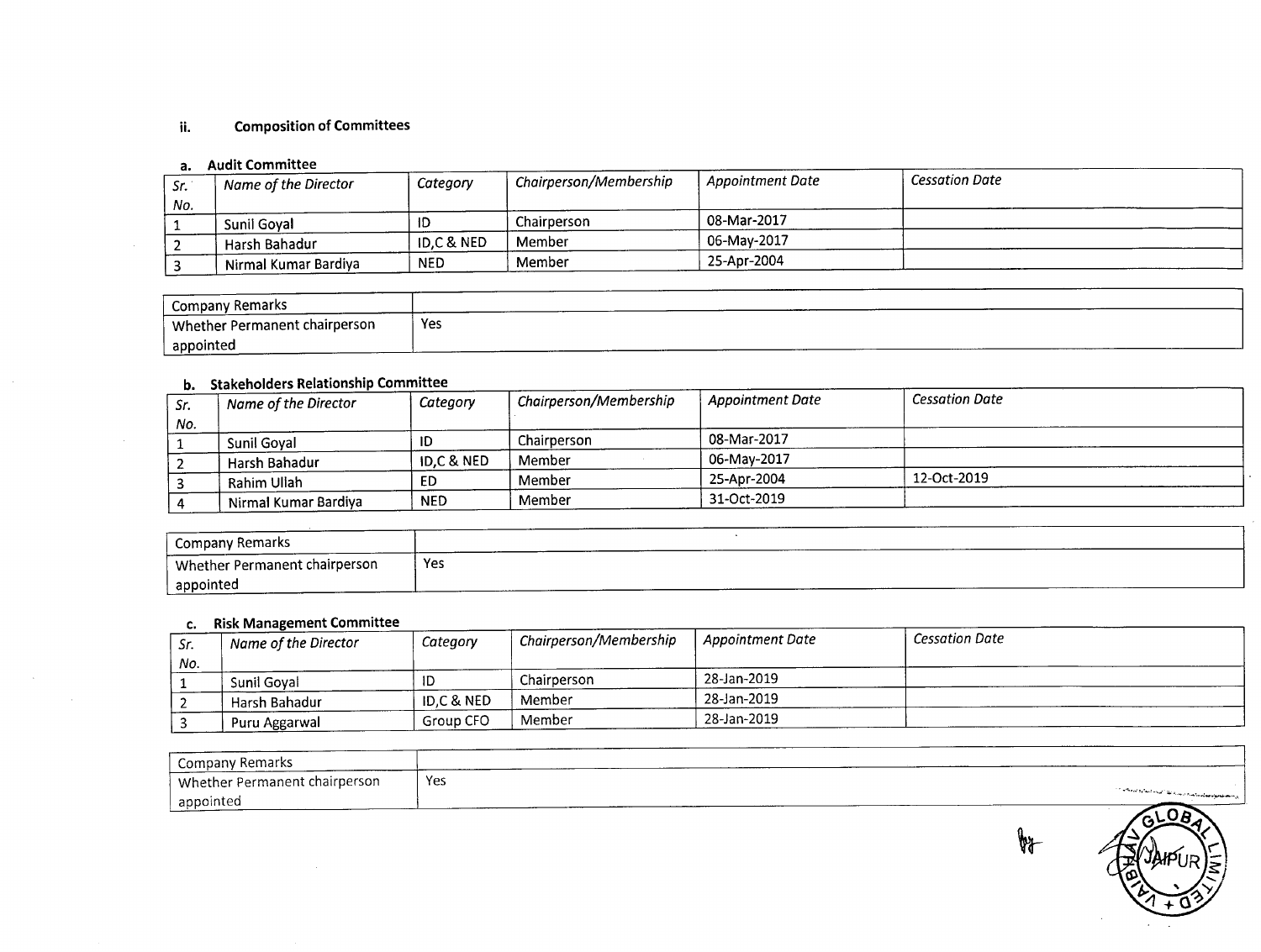## d. Nomination and Remuneration Committee

| .<br>Sr. | <sup>1</sup> Name of the Director | Category                                 | <sup>'</sup> Chairperson/Membership | <sup>1</sup> Appointment Date | <b>Cessation Date</b> |
|----------|-----------------------------------|------------------------------------------|-------------------------------------|-------------------------------|-----------------------|
| No.      |                                   |                                          |                                     |                               |                       |
|          | Sunil Goval                       | ID                                       | Chairperson                         | 08-Mar-2017                   |                       |
|          | Harsh Bahadur                     | $\binom{1}{2}$ ID,C & NED $\binom{1}{2}$ | Member                              | 06-Mav-2017                   |                       |
|          | <sup>1</sup> Nirmal Kumar Bardiya | <b>NED</b>                               | Member                              | 13-Aug-2001                   |                       |

| Remark<br>Compan <sup>.</sup>                                      |     |  |      | ________ |
|--------------------------------------------------------------------|-----|--|------|----------|
| erson appointed<br>Whether<br>hairpe?<br>nanent cha<br><b>Darm</b> | Yes |  | ---- |          |

# iii. Meeting of Board of Directors

| Date(s) of Meeting<br>(if any) in the<br>previous quarter | Date(s) of Meeting (if<br>any) in the relevant<br>quarter | Whether requirement of<br>Quorum met | <b>Number of Directors present</b> | Number of Independent Directors present |
|-----------------------------------------------------------|-----------------------------------------------------------|--------------------------------------|------------------------------------|-----------------------------------------|
| 30-Jul-2019                                               | 31-Oct-2019                                               | Yes                                  |                                    |                                         |

| <b>Company Remarks</b>                                   |     |
|----------------------------------------------------------|-----|
| <sup>1</sup> Maximum gap between any two consecutive (in | -92 |
| number of days)                                          |     |

## iv. Meeting of Committees

| Name of the<br><b>Committee</b> | Date(s) of meeting<br>during of the<br>committee in the<br>previous quarter | Date(s) of<br>meeting of the<br>committee in the $\parallel$<br>relevant quarter | Whether<br>reauirement of<br>Quorum met<br>(Yes/No) | <b>Number of Directors present</b> | Number of independent directors present |
|---------------------------------|-----------------------------------------------------------------------------|----------------------------------------------------------------------------------|-----------------------------------------------------|------------------------------------|-----------------------------------------|
| Audit Committee                 | 30-Jul-2019                                                                 |                                                                                  | Yes                                                 |                                    |                                         |
| <b>Audit Committee</b>          |                                                                             | 31-Oct-2019                                                                      | Yes                                                 |                                    |                                         |

| Company Remarks                                                          |     |  |
|--------------------------------------------------------------------------|-----|--|
| <sup>1</sup> Maximum gap between any two consecutive (in number of days) | -92 |  |
| [Only for Audit Committee]                                               |     |  |